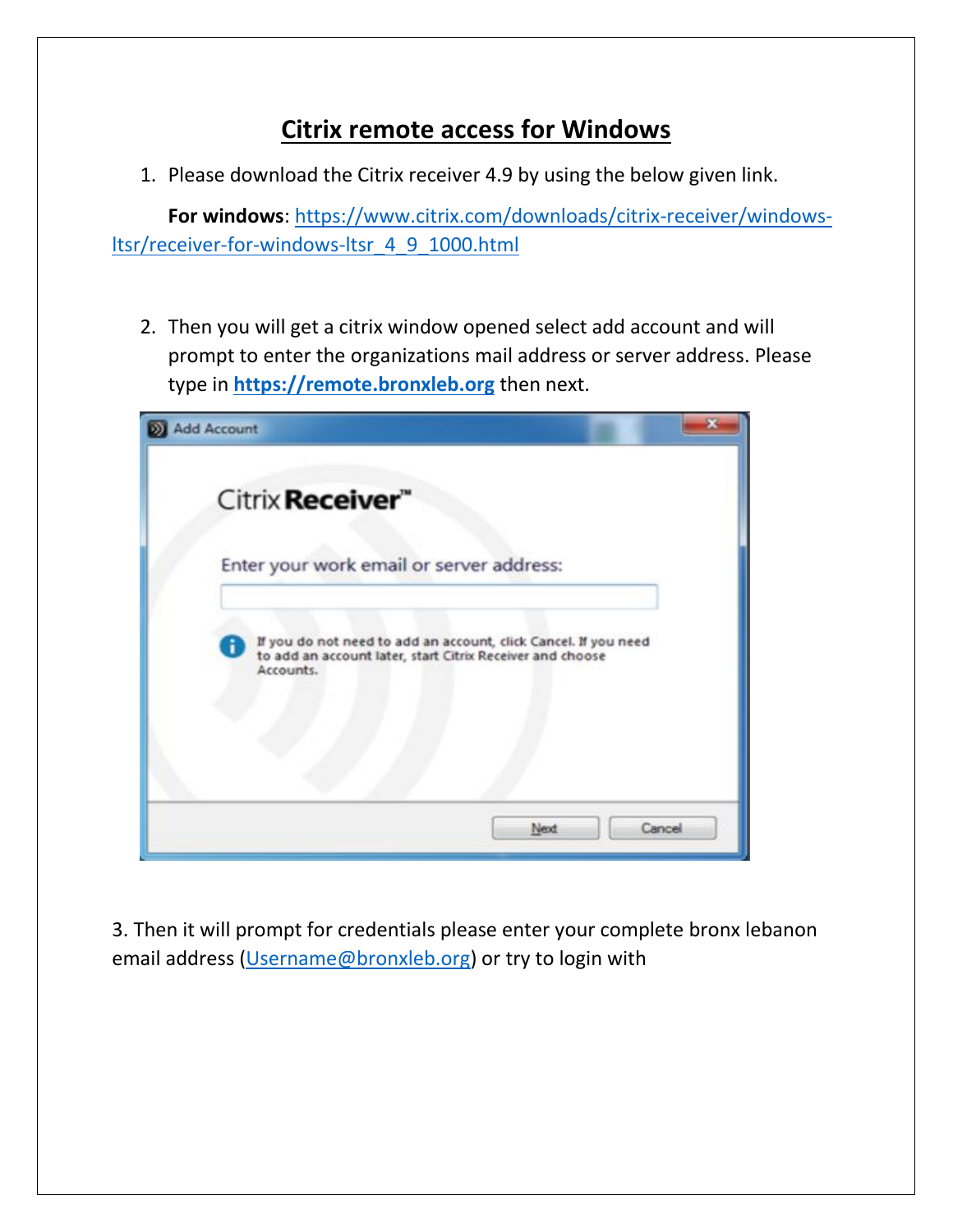## **bronxleb.org\username and select logon**

| $\overline{\mathfrak{D}}$ |                 |                           | <b>Citrix Receiver</b>  |                       | $\qquad \qquad \Box$<br>$\overline{\phantom{0}}$ |
|---------------------------|-----------------|---------------------------|-------------------------|-----------------------|--------------------------------------------------|
|                           | Citrix Receiver |                           | Log On $\rightarrow$    | $\alpha$              |                                                  |
|                           |                 | $\bullet$                 | <b>Citrix Receiver</b>  | $\boldsymbol{\times}$ |                                                  |
|                           | Imagecast       | Domain\User:<br>Password: | Please log on to remote |                       | Exchange 2010                                    |
|                           | <b>DameWare</b> | Secure connection<br>興    | Log On<br>Cancel        |                       |                                                  |
|                           |                 |                           |                         |                       |                                                  |

4. Once after the successful login your id will be reflected on top of the citrix receiver page as highlighted.

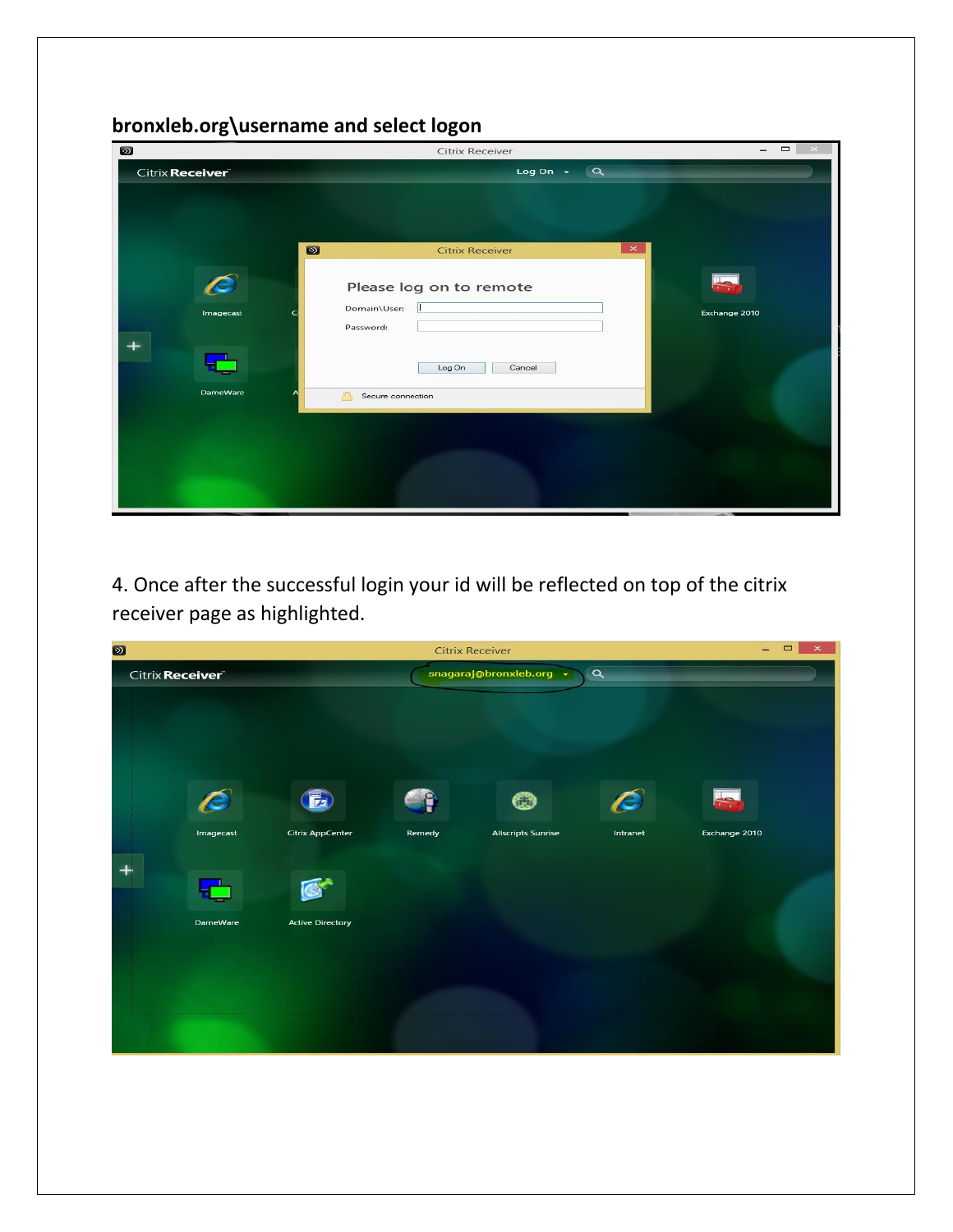5. Then select the + button the citrix screen and you will see the window as below, just select the application which is populated under xenapp65. Selected applications will be displayed in main window. Then click on the application icon and login with the respective credentials.

| D                       | <b>Citrix Receiver</b>          |          | о<br>X<br>- |
|-------------------------|---------------------------------|----------|-------------|
| Citrix Receiver         | snagaraj@bronxleb.org v         | $\alpha$ |             |
| <b>All Applications</b> |                                 |          |             |
| Xenapp65                | Ć<br><b>Active Directory</b>    |          |             |
|                         | $\blacksquare$<br>Exchange 2010 | ✓        |             |
|                         | É<br>Imagecast                  | ✓        |             |
|                         | 6<br>Remedy                     |          |             |
|                         |                                 |          |             |

Note: Still if you experience any issues please reach IT Helpdesk @ 718-901-8855 or please Email us at **blhchelpdesk@bronxleb.org** with your contact number and error message we will get back to you at the earliest.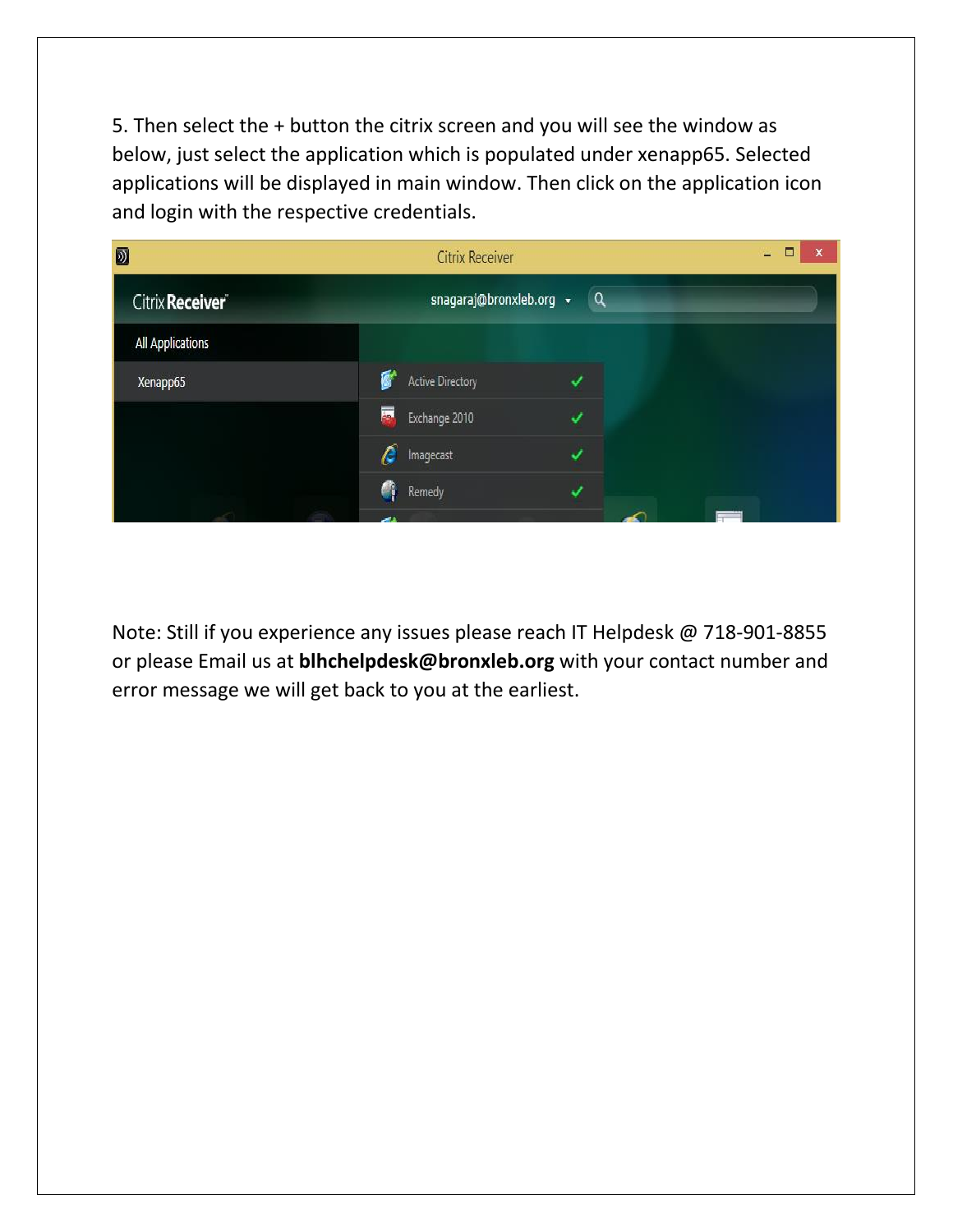## **Citrix remote access for Mac OS - Catalina/Big Sur**

- $\checkmark$  Uninstall Google Chrome and install the below version of Google Chrome
- Chrome 81.0.4044.92 [https://www.slimjet.com/chrome/download](https://www.slimjet.com/chrome/download-chrome.php?file=files%2F81.0.4044.92%2Fgooglechrome.dmg)[chrome.php?file=files%2F81.0.4044.92%2Fgooglechrome.dmg](https://www.slimjet.com/chrome/download-chrome.php?file=files%2F81.0.4044.92%2Fgooglechrome.dmg)
- $\checkmark$  Open Google chrome browser and paste the below URL.

You should see the below page. Click "Add to Chrome"

URL: **<https://chrome.google.com/webstore/detail/citrix-workspace/haiffjcadagjlijoggckpgfnoeiflnem?hl=en>**

Chrome File Edit View History Bookmarks People Window Help



 $\checkmark$  Click on "Add app",

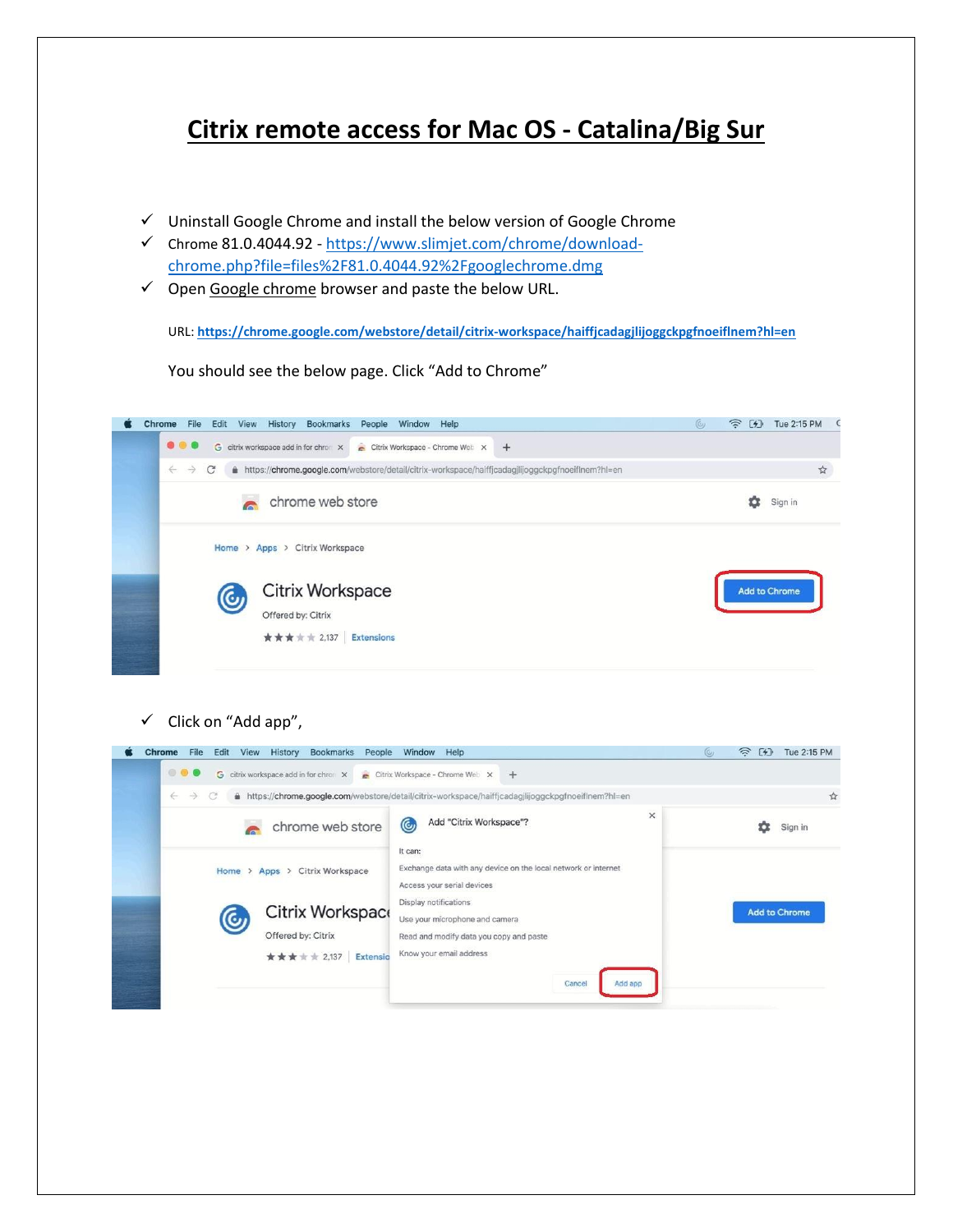

After adding you should find the **Citrix workspace** under the **apps** on the chrome browser,

 $\checkmark$  Click on the Citrix Workspace Icon and enter the URL (https://remote.bronxleb.org) as shown. Click on Connect. (Please note: This is an one time configuration)

| <b>C</b><br>Workspace                      |  |
|--------------------------------------------|--|
| Account URL<br>https://remote.bronxleb.org |  |
| <b>Connect</b>                             |  |
| <b>CİTRIX</b>                              |  |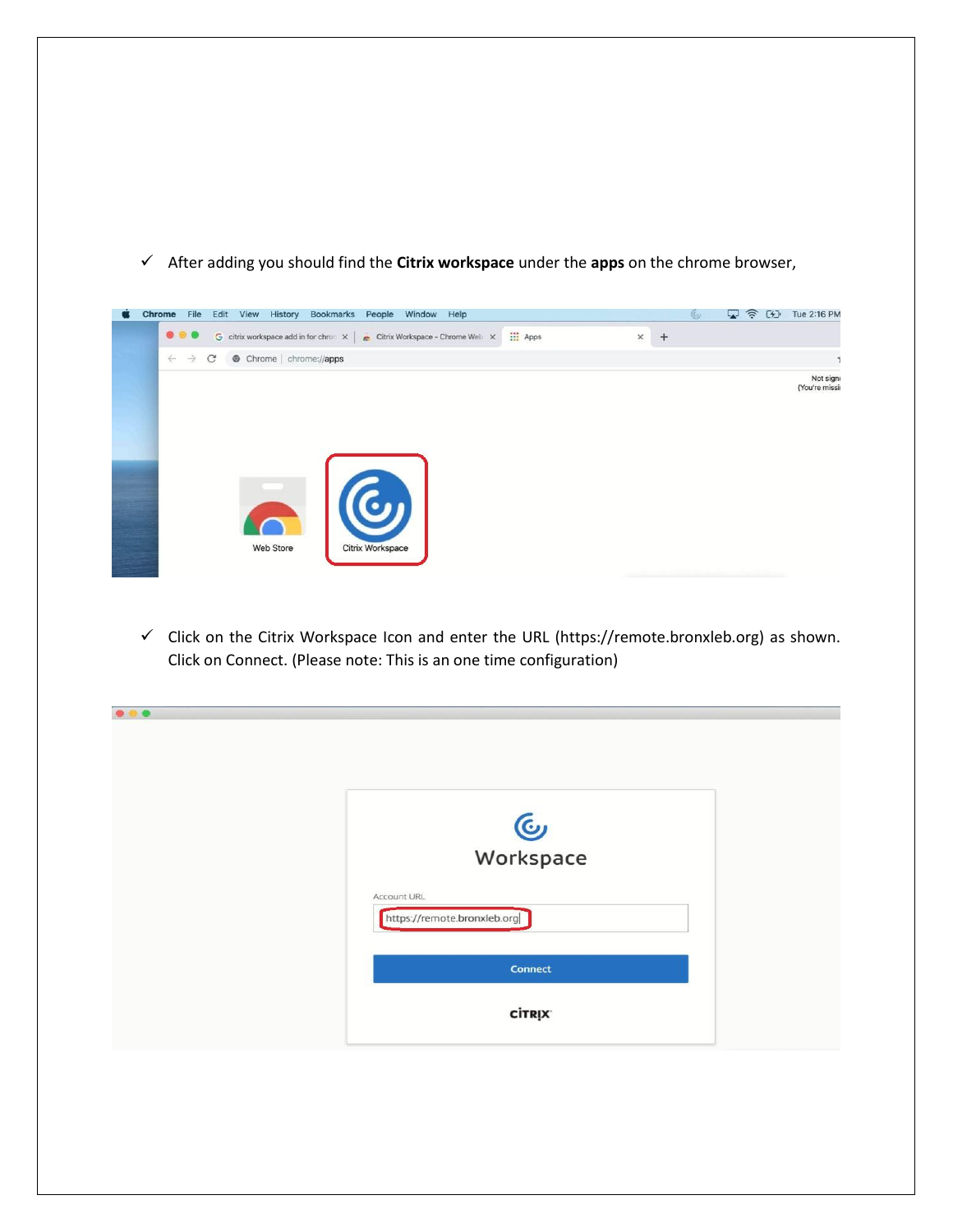